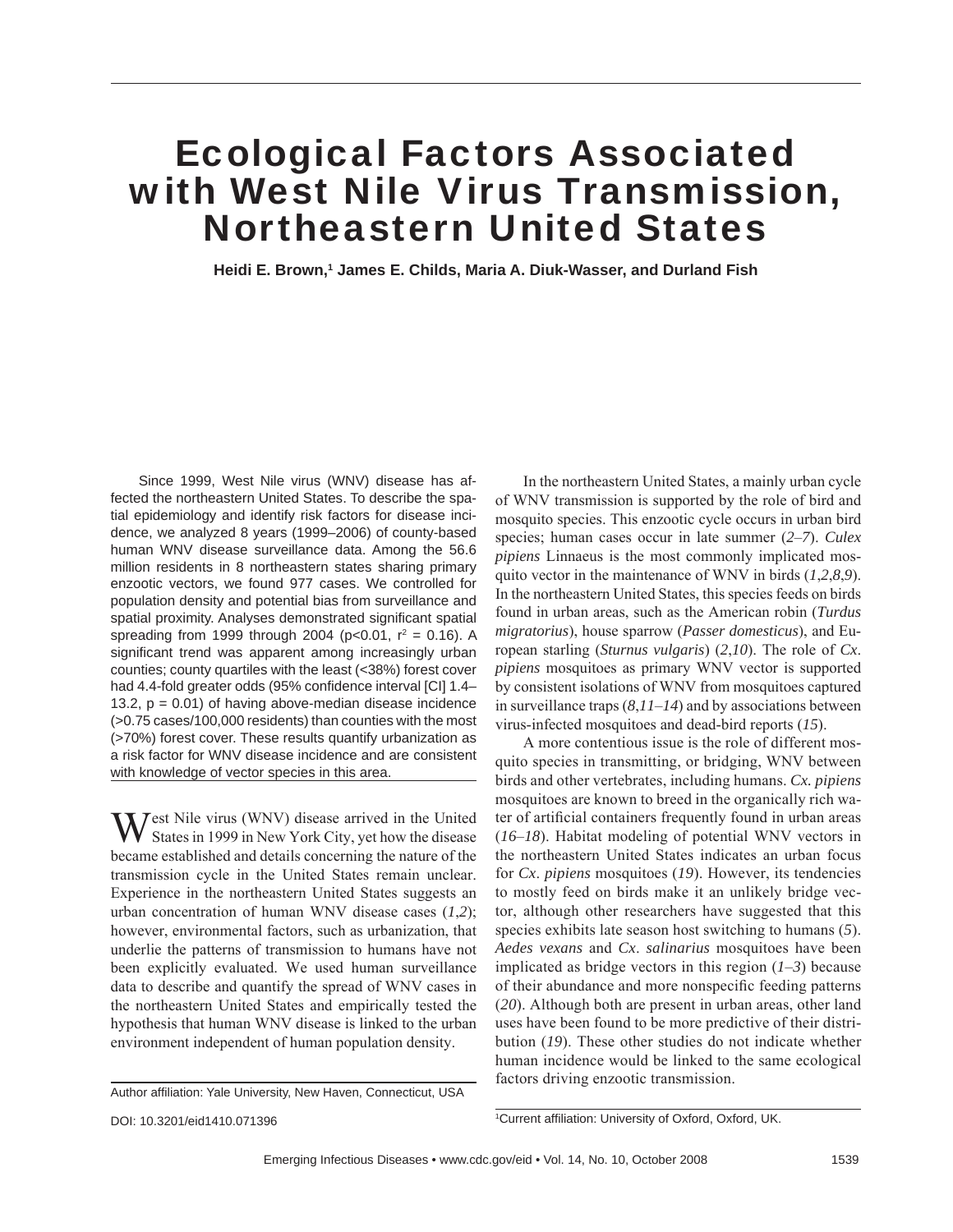# RESEARCH

In this study, we explicitly tested whether both enzootic and bridge transmission occur in urban areas by evaluating human WNV disease and degree of urbanization within counties. We estimated the initial spatial spread in time to first case in Queens, New York, the site of first WNV detection (*21*), from 1999 through 2006. We also examined the trend for increasing incidence with decreasing forest cover while attempting to control for surveillance efforts and removing the effect of spatial proximity. The methods provide an example of how surveillance data with low spatial resolution can be used to quantify risk.

#### **Methods**

The study was focused in 8 northeastern states (Connecticut, Delaware, Massachusetts, Maryland, New Jersey, New York, Pennsylvania, and Rhode Island) where the same mosquito species are likely to act as primary vectors. States to the north of the study area have had limited numbers of cases and may involve different mosquito species. States farther south and west are likely to involve different species of mosquitoes; hybridization between *Cx*. *pipiens* and *Cx*. *quinquefaciatus* is more common in southern latitudes (*16*).

#### **Human Incidence Data**

We used annual numbers of human WNV cases reported to the Centers for Disease Control and Prevention (CDC) from 1999 through 2006. Human case data were acquired through multiple sources but met the CDC case definition, which includes clinical disease with laboratory confirmation. Data for 1999 were extracted from the Morbidity and Mortality Weekly Report (*22*), and data for 2000 were downloaded from the National Atlas website (http:// nationalatlas.gov; *23*). Human case data for 2001 through 2006 were downloaded from the US Geological Survey maps page (http://nationalatlas.gov/printable/wnv.html; *24*). To protect anonymity, human data from these sources are compiled at the county level. All other data were aggregated by county to match this resolution.

#### **Geographic Data**

County boundaries for the United States and 2000 census data were downloaded from the National Atlas website (http://nationalatlas.gov/boundaries and http://national atlas.gov/people), and county centroids were identified to facilitate the calculation of distances between counties. Land-use data were downloaded by state from the US Geological Survey National Land Cover Institute (http:// landcover.usgs.gov/natllandcover.php; *24*). Percentage of land cover class by county was extracted by using Fragstats Software (25). Land uses classified as low-intensity residential, high-intensity residential, commercial/industrial/transportation, and urban/recreational grasses were grouped into a class called *urban*. Land uses classified as deciduous, evergreen, and mixed forest were grouped into a class called *forest.* These 2 land use types were considered biologically relevant to the study question.

#### **Statistical Analyses**

To document evidence for the temporal and spatial spread of WNV disease, we generated cumulative incidence curves by state and by year and examined the distance between counties with cases. Time-to-first-case detection (in years) was used as the outcome predicted by distance to the origin, which was Queens, New York. For distance calculations, we ignored counties reporting no WNV disease cases because the first case is theoretically still to be determined. To visualize WNV disease spread, we plotted the mean incidence by year, using the spatial statistics tools of ArcGIS (*26*).

Distance measures were then used to adjust for the effect of spatial proximity in the regression analyses (*27*). Incorporating measures of spatial proximity in a regression model removes the effect of spatial structure that might otherwise result in overestimation of the strength of the association between the outcome, WNV incidence, and the explanatory environmental variables (*28*,*29*).

Logistic regression modeling was initially used to identify the relevant predictors and to quantify their relative effects by calculation of odds ratios (ORs). Number of cases per county was standardized by using the 1990 US Census population density. Cumulative WNV disease incidence data from 1999 through 2006 were dichotomized at their median to provide 2 categories of high and low risk. Predictor variables, percent urban, percent forested, county area, and per capita county income were stratified by quartiles. Logistic models were tested by using the Hosmer-Lemeshow goodness-of-fit test. The best model was selected based on the Akaike information criterion  $(AIC)$ , which is a measure of fit that accounts for the number of parameters in the model. Models within 2 AIC units are considered comparable; models within 7 AIC units have less support but are still comparable; and models with differences >10 AIC units are not comparable (*30*). The relationship between increasing cases and decreasing percentage of forested land was tested by using generalized least-square regression in STATA (*31*).

A risk model of total incidence was developed by using  $log$  (count  $+1$ ) transformed incidence as the response variable and the variables identified as important in the logistic regression analyses as predictors. To obtain a better fit, predictor variables were entered as continuous values for this regression. The κ statistic was used to assess agreement greater than chance between the median dichotomized original incidence and the predicted incidence, for which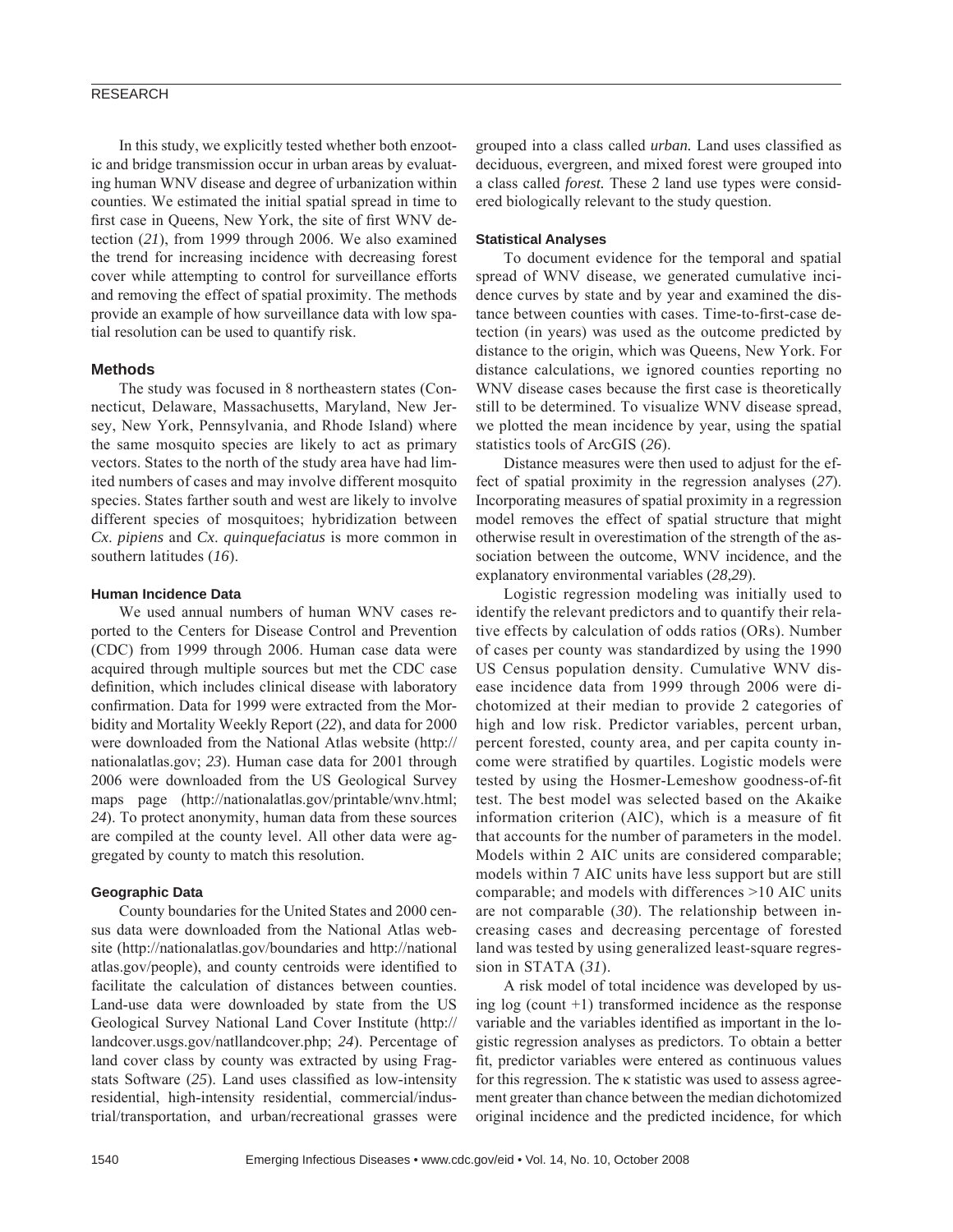$\leq 0.21$  is considered slight to poor and  $\geq 0.61$  is considered substantial to almost perfect (*32*).

All models were initially run using only the land-use predictors; and the Moran *I* test was used to assess whether closer observations were more similar than those farther apart. This finding of an association based on spatial location could indicate that proximity, rather than environmental factors, explains the distribution of disease incidence. Distance variables control for this potential spatial proximity effect and reflect the presumed biological relationships within the data.

The models were also adjusted for surveillance effort. Human disease surveillance data must be interpreted with knowledge of the biases inherent to its collection (*33*). County per capita income was used as a measure of potential investment in surveillance and laboratory testing, as has been used in prior studies of surveillance for animal rabies (*34*).

### **Results**

#### **The Epidemic**

From 1999 through 2006, the 204 counties in the 8 states reported 977 WNV disease cases (county mean 4.8, SD 8.7, median 1, range 0–49) (Table 1). The median county incidence over the 8-year interval was 0.75 cases/100,000 residents (mean 1.77, SD 3.0, range 0–20.2/100,000). The median incidence, excluding counties with no reported cases, was 1.70/100,000 residents (mean 2.94, SD 3.45, range 0.22–20.2/100,000) (Figure 1). The highest incidence occurred in Forest County, (20.2/100,000), followed by Cameron County (16.8/100,000) and Adams County (15.3/100,000), all rural counties in central Pennsylvania with very few cases (Forest County  $n = 1$ , Cameron County  $n = 1$ , and Adams County  $n = 14$  [13 in 2003, 1 in 2004]), and small populations, probably representing data outliers.

#### **Associations Based on Spatial Proximity**

A cursory examination of the epidemic curve of WNV cases reported from each state during the 8-year study indicated that peak incidence was broadly overlapping in all



Figure 1. Box plot of total incidence of West Nile virus disease in humans, by county, for the 8 northeastern states in the study area (CT, Connecticut; DE, Delaware; MA, Massachusetts; MD, Maryland; NJ, New Jersey; NY, New York; PA, Pennsylvania; RI, Rhode Island). The box plot provides the median, lower, and upper quartiles; the standard deviation; and any data outliers. This plot excludes those counties that did not report cases. The outliers tend to be the few cases that occurred in areas with low populations.

states (Figure 2, panel A). However, cumulative distribution functions of total WNV cases (Figure 2, panel B) by year indicated that New York experienced its median case earlier in the regional epidemic than did other states (Massachusetts, New Jersey, and Connecticut), which suggests a spatiotemporal spread of WNV. Because a spatial component to spread was evident, we evaluated distance between counties to assess the spatial relationship between counties and to control for the effect of spatial proximity. The spatial component alone explained 15% of the variance in time to first case when Queens, New York, was used as the origin (n = 123 counties with cases reported,  $p = 0.001$ ). After 2004, no new counties reported WNV cases, and the incidence centroids of cases in 2005 and 2006 were close to one another and had shifted back toward the origin, which suggests that the disease may have reached endemicity in the region (Figure 3).

| Table 1. Incidence (per 100,000 persons) of West Nile virus disease in humans, northeastern United States, 1999–2006* |      |          |          |       |        |       |       |          |      |        |          |         |
|-----------------------------------------------------------------------------------------------------------------------|------|----------|----------|-------|--------|-------|-------|----------|------|--------|----------|---------|
| State                                                                                                                 | 1999 | 2000     | 2001     | 2002  | 2003   | 2004  | 2005  | 2006     | Mean | Median | 25% IQR  | 75% IQR |
| <b>CT</b>                                                                                                             | 0    | 0.11     | 0.70     | 1.97  | 5.15   | 0.11  | 0.7   | 1.06     |      |        |          |         |
| DE                                                                                                                    | 0    | 0        | 0        | 0.79  | 8.55   | 0     | 0.99  | $\Omega$ | 3.44 | 1.80   | 0.64     | 7.90    |
| MA                                                                                                                    | 0    | 0        | 0.44     | 2.57  | 2.19   | 0     | 0.61  | 0.27     | 0.43 | 0.11   | $\Omega$ | 0.93    |
| <b>MD</b>                                                                                                             | 0    | $\Omega$ | 0.8      | 9.52  | 32.01  | 11.88 | 1.32  | 1.69     | 2.38 | 1.47   | 0        | 3.90    |
| <b>NJ</b>                                                                                                             | 0    | 1.02     | 2.04     | 7.31  | 10.04  | 0.2   | 0.85  | 0.68     | 1.05 | 0.99   | 0.43     | 1.56    |
| <b>NY</b>                                                                                                             | 3.18 | 2.45     | 1.19     | 21.03 | 18.78  | 2.44  | 2.95  | 2.03     | 0.87 | 0      | $\Omega$ | 1.25    |
| <b>PA</b>                                                                                                             | 0    | 0        | 0.81     | 15.87 | 163.75 | 7.23  | 8.36  | 3.63     | 2.98 | 1.59   | $\Omega$ | 3.09    |
| R <sub>1</sub>                                                                                                        | 0    | 0        | $\Omega$ | 0.16  | 2.57   | 0     | 0.16  | $\Omega$ | 0.58 | 0.60   |          | 1.13    |
| Total                                                                                                                 | 3.18 | 3.58     | 6.01     | 59.22 | 243.04 | 21.76 | 15.93 | 9.37     | 1.77 | 0.75   |          | 2.06    |

\*IQR, interquartile range; CT, Connecticut; DE, Delaware; MA, Massachusetts; MD, Maryland; NJ, New Jersey; NY, New York; PA, Pennsylvania; RI, Rhode Island.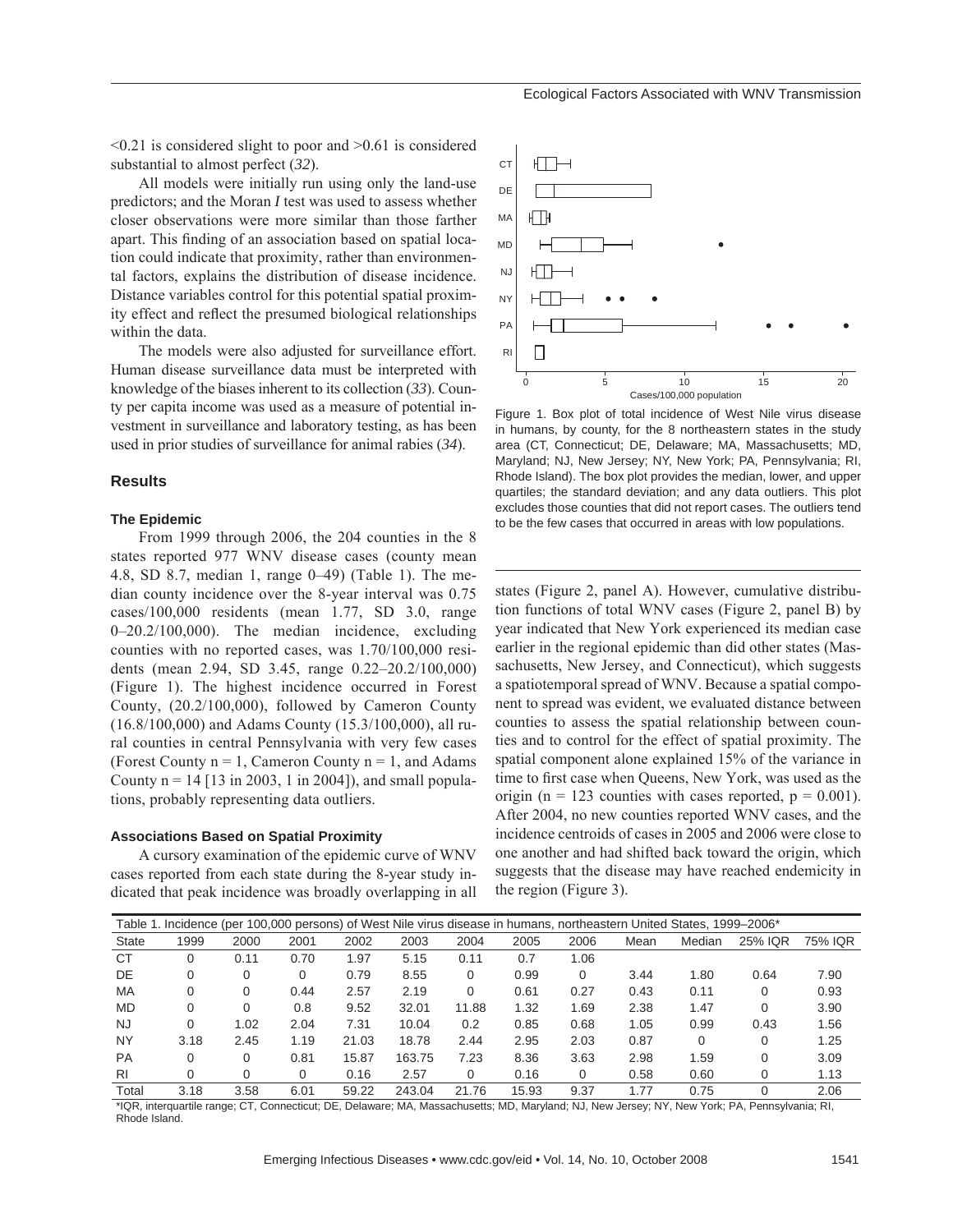

Figure 2. A) Epidemic curve of mean incidence (log+1 transformed) of West Nile virus disease in humans, by state, 1999–2006. The 4 states depicted are representative of the variation among the 8 states in the study area. CT, Connecticut; DE, Delaware; MD, Maryland; NY, New York. This graph shows the trend toward increasing incidence and a regional peak in 2003. NY seems to show a 2-year plateau with similar values for 2002 and 2003. B) Cumulative proportion of total cases for the 8 years also highlighting the 2003 regional peak but suggesting a spatial spread where cases started to rise earlier in NY than in states such as DE that were more distant from the epicenter.

#### **Environmental Risk Factors**

Risk (high or low) for WNV cases was significantly associated (by county quartile) with measures of urbanization and with percentage of forested or urban land. Because these 2 measures were highly correlated, we used only a single measure in the final analysis (Table 2). Total county area and other demographic indices (age) were not signifi cant predictors and are not shown.

A logistic regression of the median split for total incidence with categorical predictor variables of percentage forested area and county-based per capita income showed that percentage of forested land ( $\chi^2 = 26.13$ , df = 6, p<0.001) and percentage of urban land ( $\chi^2$  = 5.62, df = 6,

 $p = 0.02$ ) were both significant predictors of incidence (Table 2). Both models provided a good fit (forested: Pearson  $\chi^2$  = 7.82, df = 9, p = 0.55; urban: Pearson  $\chi^2$  = 3.26, df = 8,  $p = 0.92$ ). No effect of spatial proximity was found among the residuals for either model (forested: Moran  $I = -0.008$ ,  $Z = -0.49$ ,  $p = 0.31$ ; urban: Moran  $I = -0.002$ ,  $Z = 0.40$ ,  $p = 0.34$ ).

To adjust for surveillance bias and the spatial relationship among proximal counties, we included the variables of county-based per capita income and distance from Queens, New York, respectively (Table 2). Both forested  $(\chi^2 = 36.67, df = 11, p<0.001)$  and urban  $(\chi^2 = 33.55, df =$ 11,  $p<0.001$ ) predictors were significantly associated with WNV incidence and provided a good fit (forested: Pearson  $\chi^2$  = 209.27, df = 192, p = 0.19; urban: Pearson  $\chi^2$  = 202.78,  $df = 192$ ,  $p = 0.28$ ). As before, no effect of spatial proximity was found in the residuals (forested: Moran  $I = -0.007$ ,  $Z = -0.38$ ,  $p = 0.35$ ; urban: Moran  $I = 0.001$ ,  $Z = 0.93$ ,  $p = 0.18$ ). Although all models were significant and fit the data, the latter model was preferred on the basis of AIC (not controlling for spatial proximity  $AIC<sub>forced</sub> = 270.7$ ,  $AIC<sub>urban</sub>$ = 281.2; controlling for spatial proximity  $AIC<sub>forced</sub> = 264.1$ ,  $AIC_{\text{urban}} = 267.3$ ) and included biologically relevant controls for the effect that spatial proximity might have in estimating the association between the outcome, disease incidence, and environmental variables of interest. A general, dose-dependent trend indicated increasing incidence as measures of urbanization increased (higher incidence with decreasing percentage of pixels classified as forest in each county:  $\chi^2 = 9.47$ , df = 1, p<0.01; goodness of fit  $\chi^2 = 3.50$ ,



Figure 3. Incidence of human West Nile virus disease cases in 8 northeastern states, 1999–2006. Deviation ellipses indicate 1 SD of the geographic mean yearly incidence calculated as the incidence weighted average in space for each county. Incidence is attributed to the county centroid. This graph shows the urban concentration along the Eastern Seaboard as well as the outliers in western Pennsylvania (1 case in counties with low populations). The 2005 and 2006 regression of the geographic mean incidence is also depicted.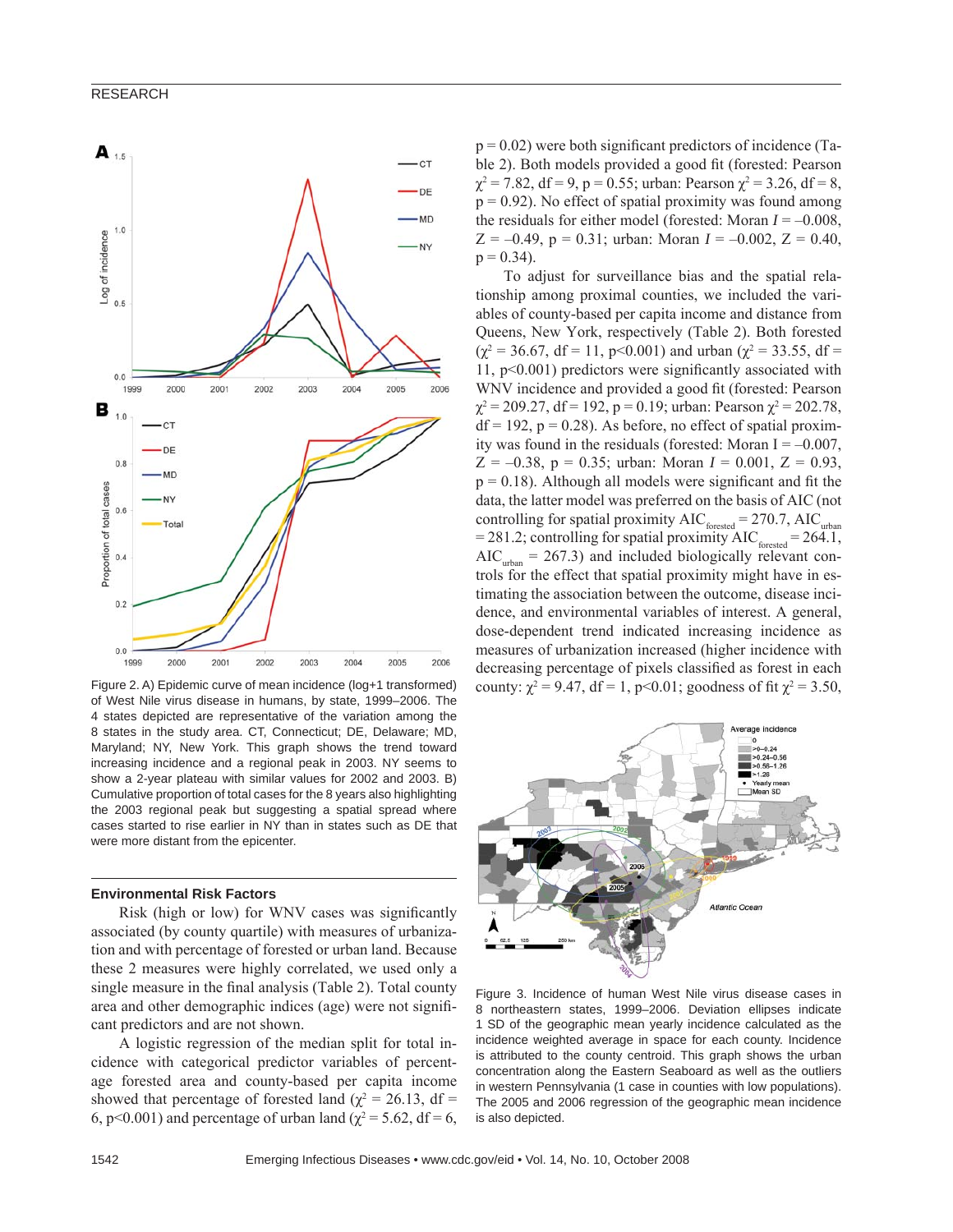| Table 2. Odds ratios for median split incidence of West Nile virus diseases in humans, for significant variables* |  |  |
|-------------------------------------------------------------------------------------------------------------------|--|--|
|                                                                                                                   |  |  |

|                                 | Adjusted             |              | ັ<br>Unadjusted      |              |  |
|---------------------------------|----------------------|--------------|----------------------|--------------|--|
| Predictor                       | OR (95% CI)          | Significance | OR (95% CI)          | Significance |  |
| % Forest land use, per quartile |                      |              |                      |              |  |
| 1st $(<38.29)$                  | $4.40(1.91 - 10.11)$ | 0.000        | $4.36(1.44 - 13.25)$ | 0.009        |  |
| 2nd (38.29-56.56)               | $3.09(1.38 - 6.92)$  | 0.006        | $2.86(1.01 - 8.06)$  | 0.047        |  |
| 3rd (56.56-69.59)               | $0.84(0.37-1.91)$    | 0.675        | $0.81(0.33 - 2.00)$  | 0.644        |  |
| 4th (>69.59)                    |                      | <b>NA</b>    |                      | <b>NA</b>    |  |
| % Urban land use, per quartile  |                      |              |                      |              |  |
| 1st $(<1.68)$                   |                      | <b>NA</b>    |                      | <b>NA</b>    |  |
| 2nd (1.68-4.66)                 | $1.52(0.68 - 3.39)$  | 0.309        | $1.42(0.54 - 3.76)$  | 0.478        |  |
| 3rd (4.66-15.13)                | $2.44(1.09 - 5.43)$  | 0.030        | $3.08(0.94 - 10.12)$ | 0.064        |  |
| 4th $( > 15.13)$                | $4.38(1.91 - 10.03)$ | 0.000        | 7.02 (1.78-27.71)    | 0.031        |  |

\*Variables categorized by percent of county classified as forested and percent of county classified as urban. Outcome categorized by median split to counties with low risk (incidence <0.75 cases/100,000 residents) and high risk (incidence >0.75 cases/100,000 residents). Overall trend is for increasing incidence with increasing measures of urbanization (for decreasing percentage forested land:  $\chi^2 = 9.47$ , df = 1, p< 0.01, goodness of fit  $\chi^2 = 3.50$ , df = 2,  $p = 0.17$ ; for increasing percentage urban land:  $\chi^2 = 7.13$ , df = 1, p< 0.01, goodness of fit  $\chi^2 = 1.98$ , df = 2, p = 0.37). Both unadjusted and surveillance bias and spatial relationship adjusted ORs are provided. OR, odds ratio; CI, confidence interval; NA, not applicable.

 $df = 2$ ,  $p = 0.17$ ; higher incidence with increasing percentage urban land:  $\chi^2 = 7.13$ , df = 1, p<0.01; goodness of fit  $\chi^2$  $= 1.98$ , df  $= 2$ , p  $= 0.37$ ).

The logistic regression model of dichotomized total incidence for the 8 years of the study, controlling for income (categorical variable by quartile) and for the effect of spatial proximity (distance variables), also showed a distinct trend of increasing incidence with percentage of forest cover; counties with <38% forest cover were 4.4× more likely (95% confidence interval 1.4–13.2,  $p = 0.01$ ) to have high WNV incidence than were counties with >70% forest cover (Table 2).

#### **Predictive Model**

We used the predictors identified in the logistic regression analysis to develop a linear regression model to predict total incidence (log count + 1 transformed for a normal distribution), using the quartile percent forested land by county. Per capita income (as a continuous variable) was used to control for surveillance effort. This model explains 9.7% of the variance in the total incidence (log count  $+1$ ) (p<0.001); however, the residuals indicated an effect due to spatial proximity (Moran  $I = 0.0349$ ,  $Z = 5.925$ , p<0.001). Controlling for this spatial effect and surveillance effort resulted in a better model ( $r^2 = 0.20$ , p<0.001; Moran  $I =$  $-0.003$ ,  $Z = 0.26$ ,  $p = 0.40$ ). The k statistic indicated good agreement ( $\kappa = 0.343$ , SE = 0.066, Z = 5.22, p<0.001, agreement  $= 67.16\%$ ) between the predicted and the observed outcomes when the binomial categorization of incidence was used and resulted in 51 county incidence entries being correctly identified as being below the median and 86 being correctly identified as being above the median. Errors were primarily in the direction of predicting the incidence above the median. When surveillance and spatial proximity were controlled for, the risk for WNV disease increased by 0.25% for every 1% decrease in forest cover. For more direct comparison with the logistic regression outcome, moving from the highest category of forest cover (>69.59%) to the lowest  $($ <38.29%), resulted in a 6.16% increased risk for WNV disease.

#### **Discussion**

This study documents the concentration of WNV cases within urban areas of the northeastern United States and provides a quantitative estimate of the effect of varying degrees of urbanization on the risk for WNV infection at the county level. Land-use data were used to ascribe degree of urbanization as a predictor for WNV disease risk; incidence models were generated, controlling for human population density, environment-based spatial associations in the predictors, and potential biases in WNV incidence reporting resulting from the unequal resource bases among counties.

Beginning in 1999, human WNV cases were reported in counties distant from Queens, New York, the presumed origin of infection. Although the epidemic initially appeared to spread in a west/southwesterly direction in the 8-state region examined, by 2005 the initial epidemic appeared to wane, and reports of disease among newly affected counties dropped to zero. The resulting incidence maps suggest a WNV disease–endemic situation in the northeastern United States. The initial spread was not continuous along neighboring counties; rather, greater incidence was seen in urban counties after controlling for human population density, surveillance bias, and the effect of spatial proximity. The best model indicates  $4 \times$  the risk for disease in the counties that fall in the lowest incidence quartile of forested land compared with the highest. The predictive nature of the data is also explored with the caveat that additional predictor variables are needed; nonetheless, it indicates increasing risk for WNV disease with decreasing forested lands.

The association between urban land use and human cases indicates that urban/suburban land use enhances en-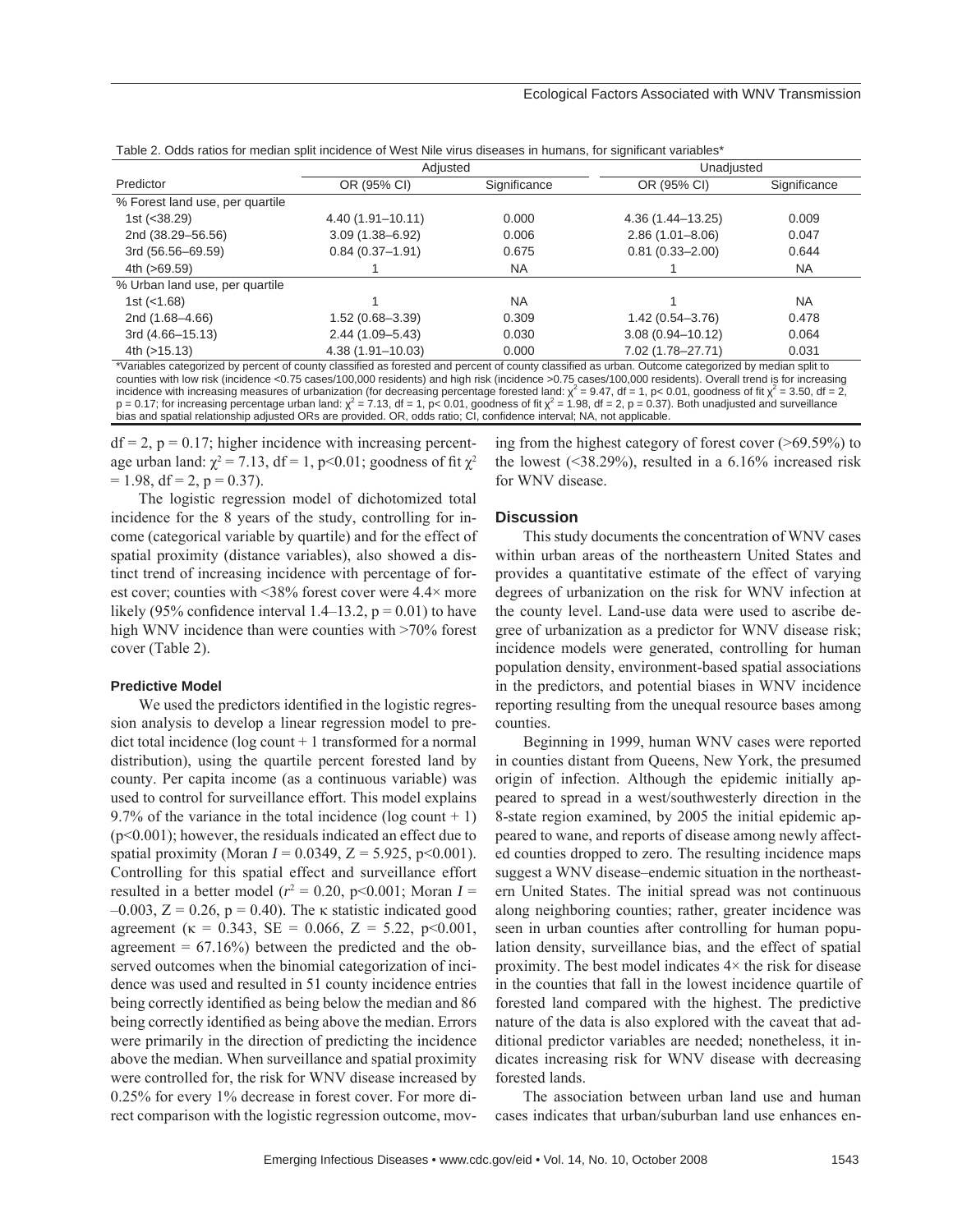# RESEARCH

vironmental conditions for both enzootic and bridge transmission, at least at the county level. The spatial resolution of human surveillance data did not allow for finer evaluation of within-urban associations. Brownstein et al. linked human WNV cases to greenness indices in urban areas and found an optimal vegetation index associated with higher human cases (*35*). Brown et al. found an environmental separation of bridge and enzootic vectors; bridge vectors occurred in areas with vegetation that might be associated with residential areas within a city (*36*). Finer spatial resolution human data would allow for within-county analyses that might provide better estimations of where the cases (urban, periurban) are occurring. This would improve the predictive power of land use in the models, and the better association between land use and cases might help further elucidate which mosquito species are involved as bridge vectors.

Because of the type and resolution of the data, a sample predictive model, and not a predictive map, is provided. Nonetheless, the data and analysis provided are insightful as potentially predictive models. Additional data, such as bird abundance and perhaps also mammal abundance, are needed (*37*). Because of the often strict host and habitat preferences of mosquito species, mosquito surveillance data could also improve the predictive power and validity of the model. Our best predictive model explains only 20% of the variance; additional variables such as these might improve the model because the abundance of hosts and mosquito species will have a considerable effect on WNV transmission.

Despite the reluctance to use human surveillance data for models of disease transmission (*33*), such data can provide information about spatial associations in vector-borne disease as shown here and by others (*34*,*38*,*39*). This type of human surveillance modeling provides some useful insight into the distribution of human WNV cases and supports the current understanding of the transmission cycle.

To predict WNV disease requires understanding of the factors driving both enzootic transmission and bridging to humans. Different data availability and scales are involved in studying these 2 processes. We took advantage of the national coverage of the human incidence dataset to examine the spatiotemporal spread of WNV in this region and to generate a risk model based on land use, adjusted for the effect from spatial proximity. We show that human surveillance data at the county level are consistent with the urban nature of this disease system, as has been found in studies of enzootic transmission, indicating that the 2 processes occur in or near urban areas.

This work was supported by the US Department of Agriculture, Agricultural Research Service (1USDA-58-0790-5-068). H.E.B. was supported through the CDC Fellowship Training Program in Vector-Borne Disease at Yale University.

Dr Brown graduated from the Vector Ecology Laboratory at Yale University and is a researcher with the Spatial Ecology and Epidemiology Group, University of Oxford, Oxford, UK. In her research she seeks a better understanding of vector-borne disease transmission through the investigation of the relationship between vectors and the environment in which they persist.

#### **References**

- 1. Petersen LR, Roehrig JT. West Nile virus: a reemerging global pathogen. Emerg Infect Dis. 2001;7:611–4.
- 2. Molaei G, Andreadis TG, Armstrong PM, Anderson JF, Vossbrinck CR. Host feeding patterns of *Culex* mosquitoes and West Nile virus transmission, northeastern United States. Emerg Infect Dis. 2006;12:468–74.
- 3. Marra PP, Griffing S, Caffrey C, Kilpatrick AM, McLean R, Brand C, et al. West Nile virus and wildlife. Bioscience. 2004;54:393–402. DOI: 10.1641/0006-3568(2004)054[0393:WNVAW]2.0.CO;2
- 4. Roberts RS, Foppa IM. Prediction of equine risk of West Nile Virus infection based on dead bird surveillance. Vector Borne Zoonotic Dis. 2006;6:1–6. DOI: 10.1089/vbz.2006.6.1
- 5. Kilpatrick AM, Kramer LD, Jones MJ, Marra PP, Daszak P. West Nile virus epidemics in North America are driven by shifts in mosquito feeding behavior. PLoS Biol. 2006;4:606–10. DOI: 10.1371/ journal.pbio.0040082
- 6. Gibbs SE, Allison AB, Yabsley MJ, Mead DG, Wilcox BR, Stallknecht DE. West Nile virus antibodies in avian species of Georgia, USA: 2000–2004. Vector Borne Zoonotic Dis. 2006;6:57–72. DOI: 10.1089/vbz.2006.6.57
- 7. Komar N, Panella NA, Burns JE, Dusza SW, Mascarenhas TM, Talbot TO. Serologic evidence for West Nile virus infection in birds in the New York City vicinity during an outbreak in 1999. Emerg Infect Dis. 2001;7:621–5.
- 8. Andreadis TG, Anderson JF, Vossbrinck CR. Mosquito surveillance for West Nile Virus in Connecticut, 2000: isolation from *Culex pipiens, Cx. restuans, Cx. salinarius, Culiseta melanura.* Emerg Infect Dis. 2001;7:670–4.
- 9. Turell MJ, O'Guinn M, Oliver J. Potential for New York mosquitoes to transmit West Nile Virus. Am J Trop Med Hyg. 2000;62:413–4.
- 10. Turell MJ, Sardelis MR, Dohm DJ, O'Guinn ML. Potential North American vectors of West Nile virus. Ann N Y Acad Sci. 2001;951:317–24.
- 11. Anderson JF, Andreadis TG, Vossbrinck CR, Tirrell S, Wakem EM, French RA, et al. Isolation of West Nile virus from mosquitoes, crows, and a Cooper's hawk in Connecticut. Science. 1999;286:2331–3. DOI: 10.1126/science.286.5448.2331
- 12. Andreadis TG, Anderson JF, Vossbrinck CR, Main AJ. Epidemiology of West Nile virus in Connecticut: a five-year analysis of mosquito data 1999–2003. Vector Borne Zoonotic Dis. 2004;4:360–78. DOI: 10.1089/vbz.2004.4.360
- 13. Anderson JF, Andreadis TG, Main AJ, Kline DL. Prevalence of West Nile virus in tree canopy–inhabiting *Culex pipiens* and associated mosquitoes. Am J Trop Med Hyg. 2004;71:112–9.
- 14. Nasci RS, Savage HM, White DJ, Miller JR, Cropp BC, Godsey MS, et al. West Nile virus in overwintering *Culex* mosquitoes, New York City, 2000. Emerg Infect Dis. 2001;7:742–4.
- 15. Nasci RS, Komar N, Marfin AA, Ludwig GV, Kramer LD, Daniels TJ, et al. Detection of West Nile virus–infected mosquitoes and seropositive juvenile birds in the vicinity of virus-positive dead birds. Am J Trop Med Hyg. 2002;67:492–6.